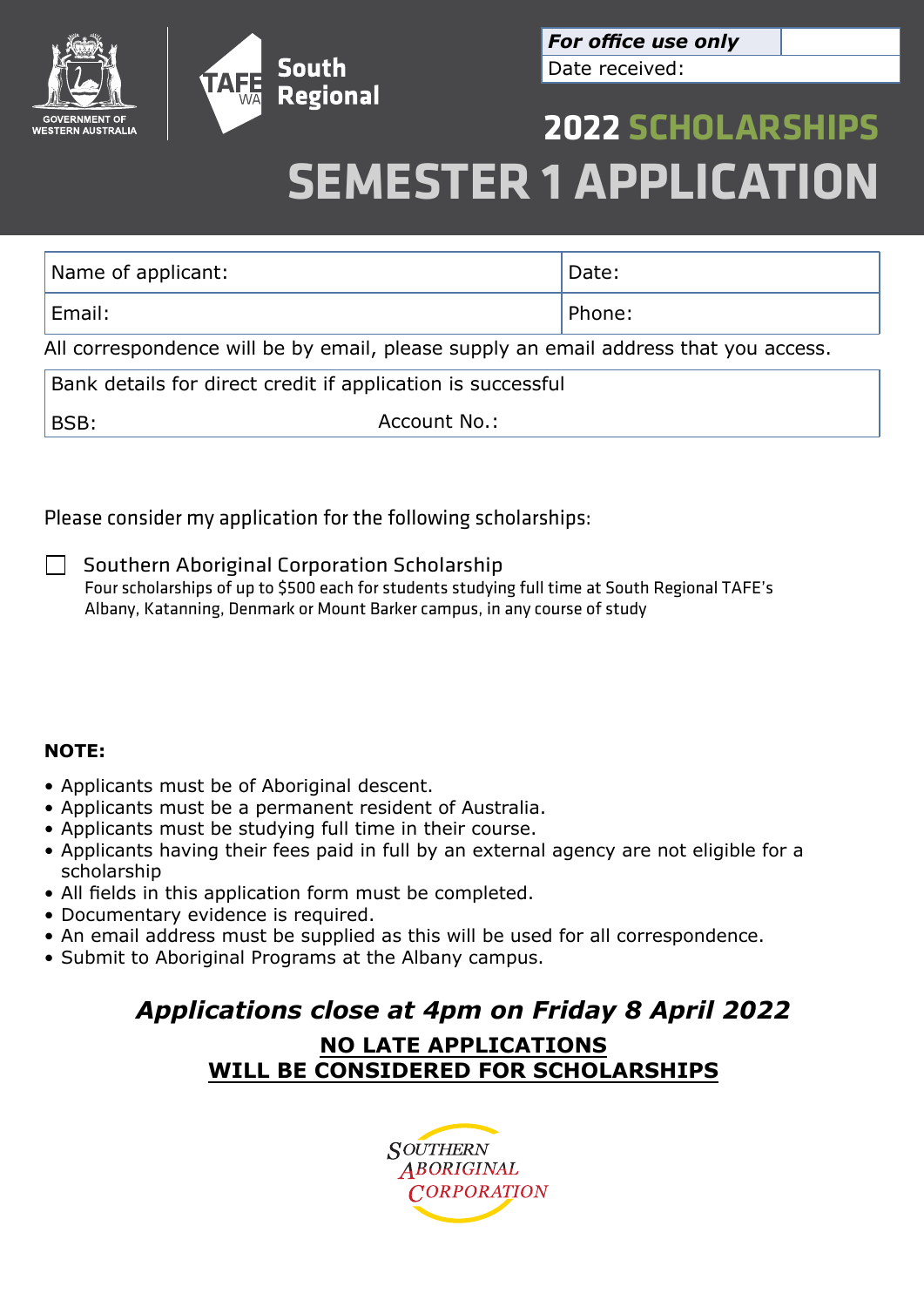## **APPLICATION FOR SCHOLARSHIP – Semester 1, 2022**

#### **1. Your contact details.**

| Name in full:   |  |
|-----------------|--|
| Postal address: |  |

Postcode:

#### **2. Details of course you plan to enrol in for Semester 1 at South Regional TAFE**

| Title of course:    |         |
|---------------------|---------|
| Course code:        | Campus: |
| Duration of course: |         |

#### **3. Explain why you have selected this course.**

#### **4. What are your future goals and what do you hope to achieve by undertaking this course at South Regional TAFE?**

#### **5. Provide details of any previous study. (Continue on separate sheet if necessary)**

Institution:

Course: Level reached:

Last year of attendance: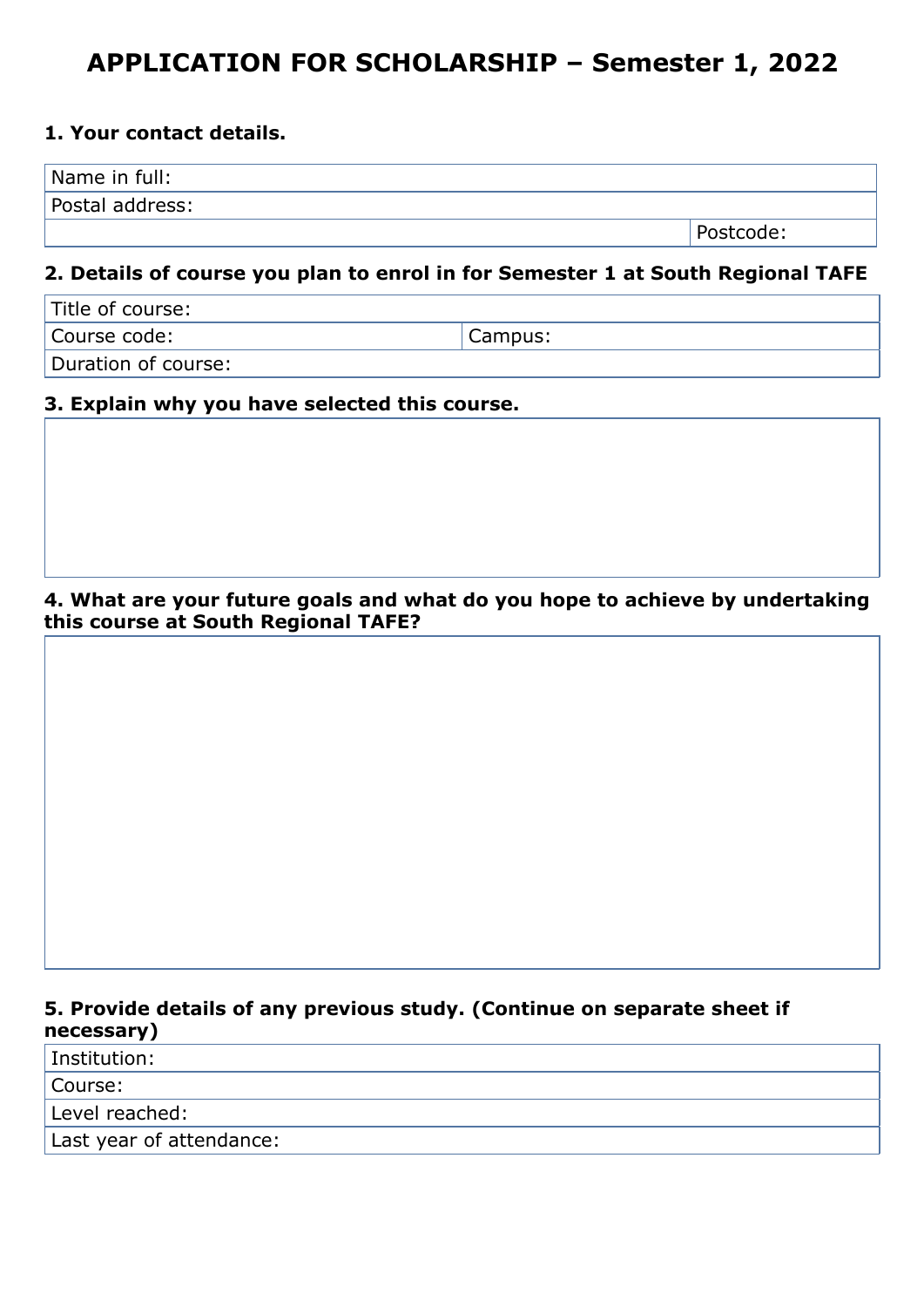#### **6. Provide reasons for requesting financial assistance from the scholarship.**

#### **7. Current employment**

Job description:

Date commenced:

Name and address of employer:

#### **8. If you are unemployed, which job agency are you registered with?**

#### **10. State your fortnightly income and expenditure**

| <b>Income</b>                           | \$<br><b>Expenditure</b>             | \$ |
|-----------------------------------------|--------------------------------------|----|
| Austudy/Youth Allowance as a<br>student | Accommodation                        |    |
| Employment                              | Meals                                |    |
| Parents/family/spouse                   | Dependents                           |    |
| Investment/business enterprise          | Services (eg, electricity/gas)       |    |
| Rent assistance                         | Transport/car loan/running<br>costs  |    |
| Family payment                          | Insurance (eg, health/house)         |    |
| Sole parent pension                     | Hire/purchase                        |    |
| Other (please specify below             | Other (please specify below)         |    |
|                                         |                                      |    |
|                                         |                                      |    |
| Total income (per fortnight)            | Total expenditure (per<br>fortnight) |    |

**Please attach evidence of the information provided above (eg, current payslip, Centrelink statement, bank statement, rent receipts, gas, electricity, phone bills).**

**11. Give details of any dependents, eg, children (including their age), spouse/ partner.**